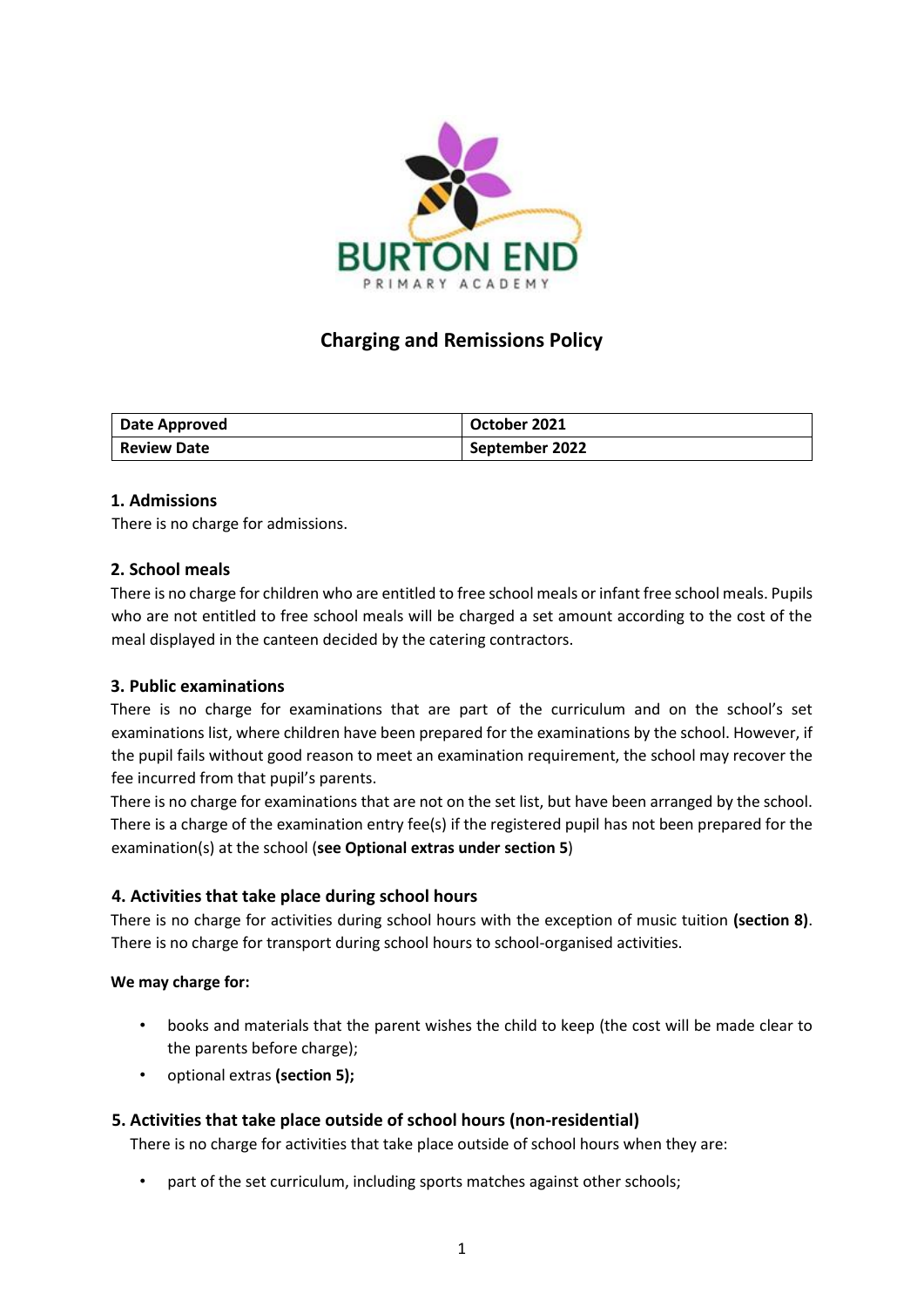- part of the syllabus for a public examination that the pupil is being prepared for by the school;
- part of the school's basic curriculum for religious education.

# **Optional extras**

The school will charge for optional extras. Optional extras are:

- education provided outside of school time that is **not:**
	- a) part of the National Curriculum;
	- b) part of a syllabus for a prescribed public examination that the pupil is being prepared for at the school;
	- c) part of religious education;
- examination entry fee(s) if the registered pupil has not been prepared for the examination(s) at the school
- transport that is not taking the pupil to school or to other premises where the local authority or governing body has arranged for the pupil to be provided with education*.*
- board and lodging for a pupil on a residential visit.

# **The cost of optional extras**

The Headteacher will decide when it is necessary to charge for optional activities, and the levels of charge will be set annually by the Headteacher on the recommendation of the Local Governing Body. The charges, when determined, will be published on the school's website and appended to this policy.

Any charge made in respect of individual pupils will not exceed the actual cost of providing the optional extra activity, divided equally by the number of pupils participating. In almost all circumstances there will be an element of subsidy required for any pupils wishing to participate in the activity whose parents are unwilling or unable to pay the full charge **(section 12)**. The exception to the rule is when consideration is given to using Pupil Premium funding for those eligible. When calculating the cost of optional extras an amount may be included in relation to:

- any materials, books, instruments or equipment provided in connection with the optional extra;
- non-teaching staff;
- teaching staff engaged under contracts for services purely to provide an optional extra, including supply teachers engaged specifically to provide the optional extra;
- the cost, or a proportion of the costs, for teaching staff employed to provide tuition in playing a musical instrument, where the tuition is an optional extra.

Participation in any optional extra activity will be on the basis of parental choice and a willingness to pay the charges. The school will need to have the agreement of parents before organising the provision of an optional extra where charges will be made.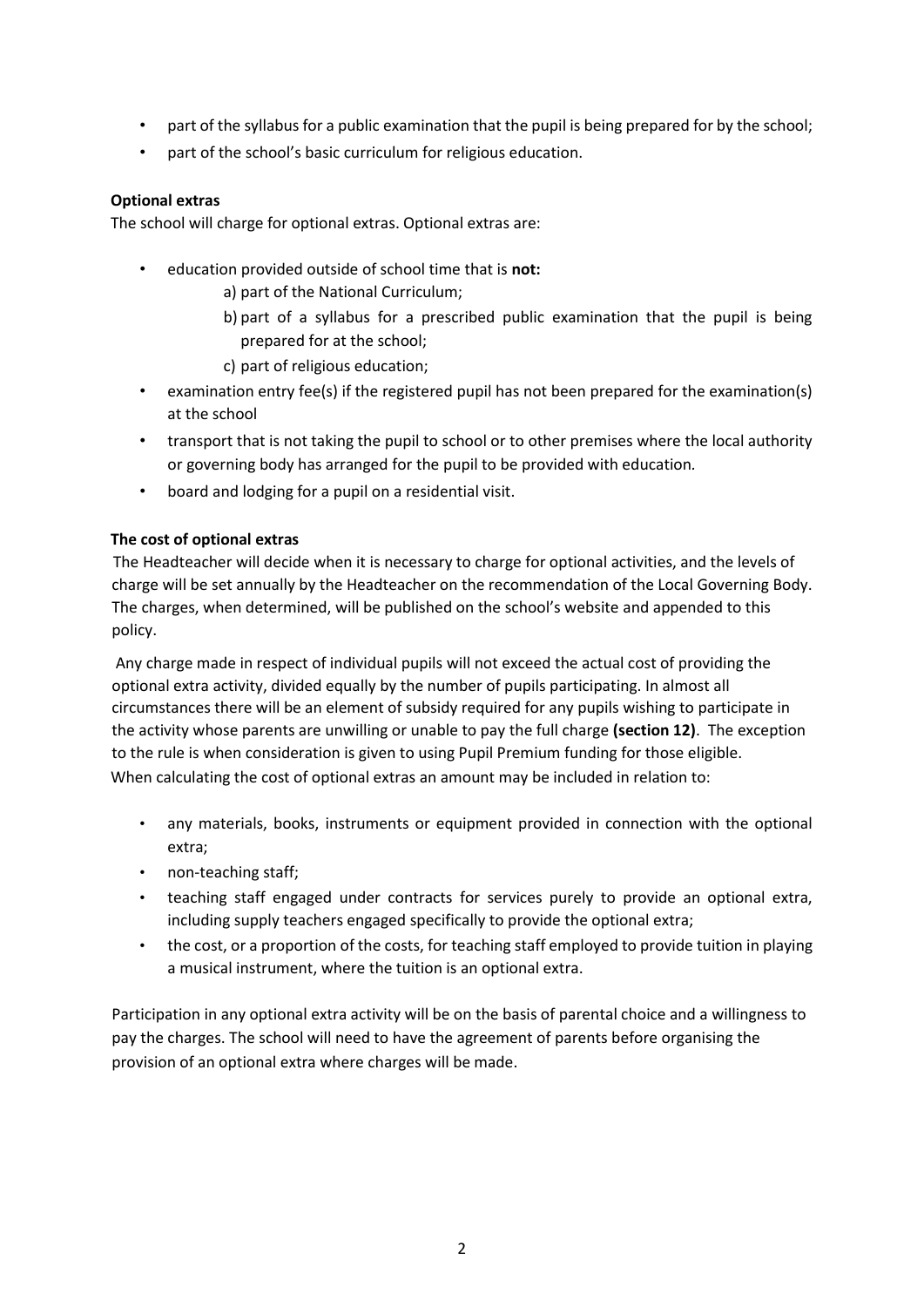# **6. Activities that take place partly during school hours either on or off site**

Where the majority of a non-residential activity takes place during school hours the charging of the activity will be the same as is outlined in section 4.

Travelling time is included in time spent on activity.

In cases where the majority of a non-residential activity takes place outside of school hours the charge cannot include the cost of alternative provision for those pupils who do not wish to participate. So no charge can be made for supply teachers to cover for those teachers who are absent from school accompanying pupils on a visit.

In this case the charging of the activity will be the same as is outlined in **section 5.** 

# **7. Residential activities**

#### **Our school will not charge for:**

- education provided on any visit that takes place outside school hours if it is part of the National Curriculum, or part of a syllabus for a prescribed public examination that the pupil is being prepared for at the school, or part of religious education;
- supply teachers to cover for those teachers who are absent from school accompanying pupils on a residential visit;
- travel costs where the residential activity is classed as being within school hours;
- residential activities that take place during school hours.

#### **Our school will charge for:**

#### **Board and lodging**

When any visit has been organised by the school where there may be a cost for board and lodging, parents will be informed of this before the visit takes place. We will charge anything up to the full cost of board and lodging on residential visits, whether it is classified as taking place during school hours or not. The charge will not exceed the actual cost. **Parents who can prove they are in receipt of certain benefits may be exempt from paying this cost** (see **section 11** for more guidance on remissions).

#### **Travel**

Travel charges may apply when the residential activity takes place outside of school hours. The amount charged will be calculated to cover the unit cost per pupil. These charges may not apply to those pupils entitled to remissions, but no other pupils will be charged extra to cover those costs.

#### **Activities**

The academy may charge for residential activities that fall **outside** of school hours **(see section 5)**.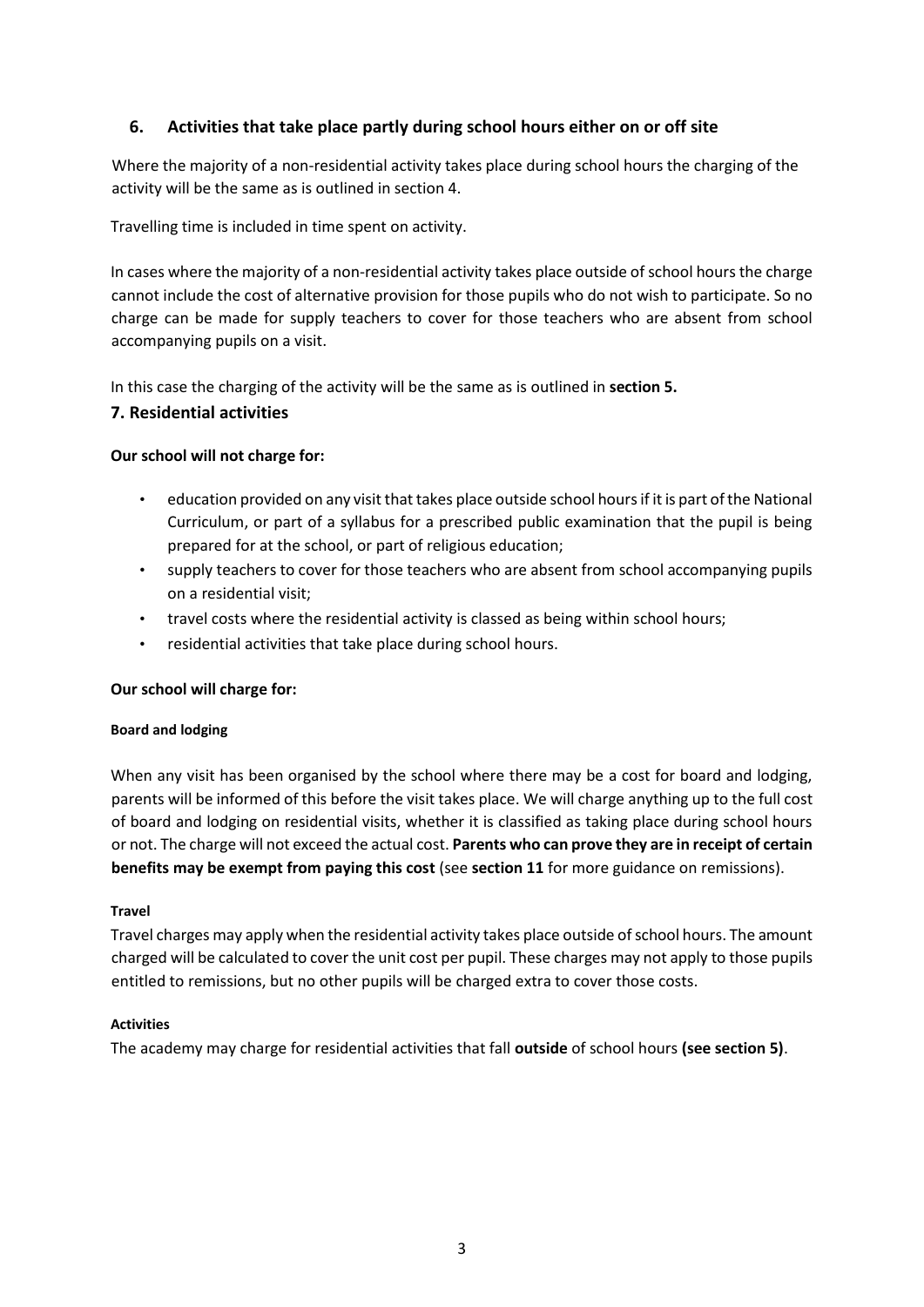# **8. Music tuition within school hours**

The academy follows government legislation that states that all education provided during school hours must be free; however, music lessons are an exception to this rule.

**Charges will be made if** the teaching is **not** an essential part of either the National Curriculum or a public examination syllabus being followed by the pupil(s), or the first access to the Key Stage 2 Instrumental and Vocal Tuition Programme (Wider Opportunities).

The school may charge for teaching requested by parents and delivered by specialist tutors given to either an individual pupil or groups of any appropriate size (provided that the size of the group is based on sound pedagogical principles) to play a musical instrument or to sing. The cost of these lessons may depend on the size and duration of the class as well as the type of instrument.

**The school will not charge if** the music tuition is part of the National Curriculum or public examination syllabus being followed by the student. This includes instruments, music books and exam fees.

The academy is dedicated to ensuring equal opportunities for all pupils including access to specialised music tuition, therefore charges made for music tuition within school hours may be remitted for pupils on free school meals at the discretion of the Headteacher.

There is no charge for vocal or instrumental tuition for children in care. This includes instruments, music books and exam fees.

# **9. Extended services**

The academy is dedicated to providing a well-rounded and extensive education for our students which includes a wide range of extra-curricular activities (extended services). Extended services enable our school to provide:

- high-quality learning opportunities either side of the school day;
- ways of intervening early when children are at risk of poor outcomes, e.g. by providing access to study support, parenting support or to more specialist services (such as health, social care or special educational needs services);
- ways of increasing pupil engagement;
- ways of improving outcomes and narrowing gaps in outcomes between different groups of pupils.

The total charge will not exceed the cost of providing the activity and no parent will be asked to subsidise others.

# **10. Damage to property and breakages**

Where school property has been wilfully damaged by a student *or parent* the school may charge those responsible for some or all of the cost of repair or replacement.